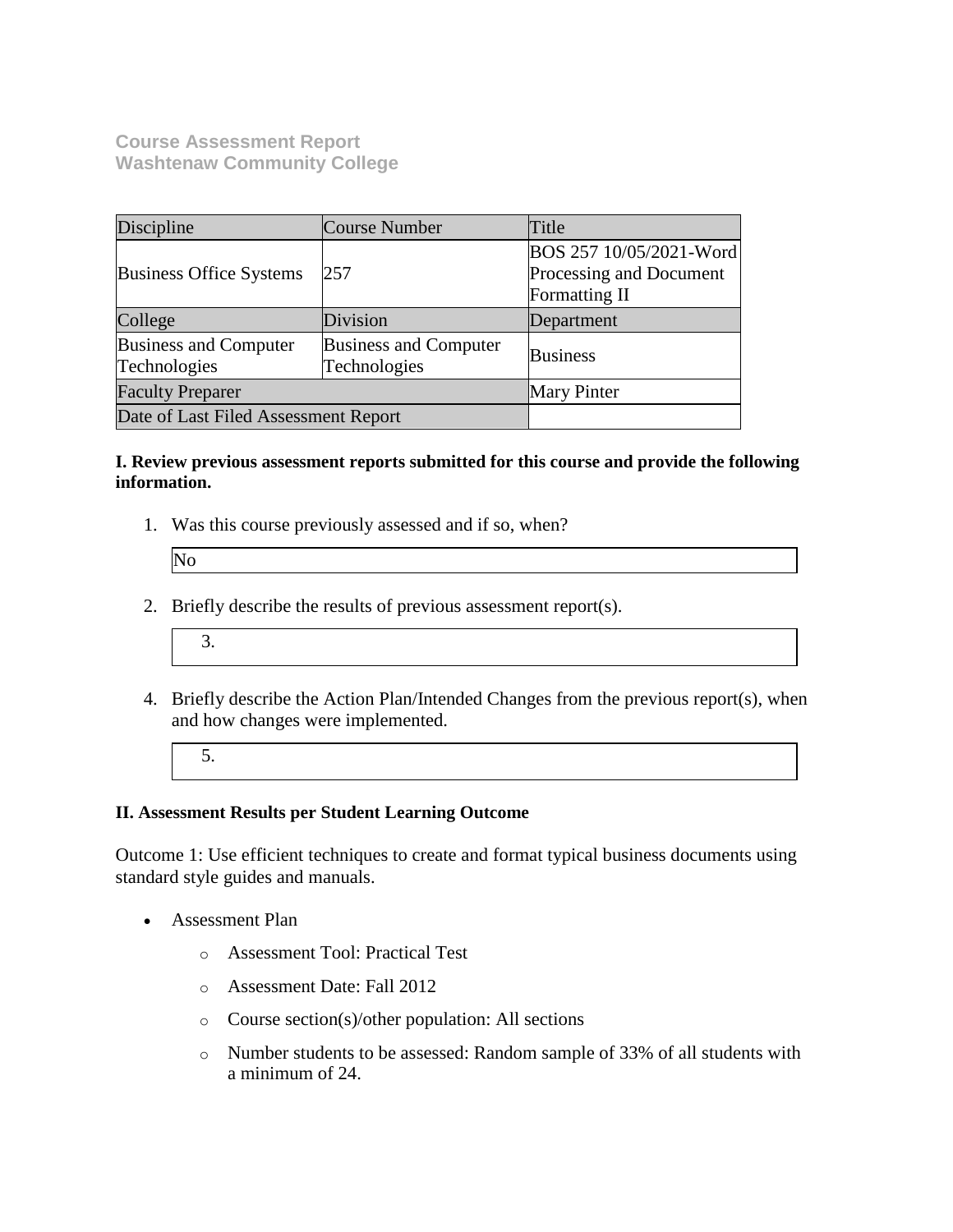- o How the assessment will be scored: Answer Key
- o Standard of success to be used for this assessment: 75% of students will score 75% or higher on practical exam.
- o Who will score and analyze the data: Departmental Faculty
- 1. Indicate the Semester(s) and year(s) assessment data were collected for this report.

| riall (indicate years below) below) | Winter (indicate years) | SP/SU (indicate years)<br>below) |
|-------------------------------------|-------------------------|----------------------------------|
| 2020                                | 2021                    | 2021                             |

2. Provide assessment sample size data in the table below.

| # of students enrolled | # of students assessed |
|------------------------|------------------------|
|                        | $\sim$<br>∠∪           |

3. If the number of students assessed differs from the number of students enrolled, please explain why all enrolled students were not assessed, e.g. absence, withdrawal, or did not complete activity.

The number of students assessed includes only student completers of BOS 257. Students did not complete the course for a variety of reasons including: health, family issues, work conflicts, etc., resulting in a failure to complete course requirements.

4. Describe how students from all populations (day students on campus, DL, MM, evening, extension center sites, etc.) were included in the assessment based on your selection criteria.

All students in all sections were assessed. The course is offered only as a Distance Learning (DL) course and all students included in this assessment participated in a DL format.

5. Describe the process used to assess this outcome. Include a brief description of this tool and how it was scored.

Outcome #1 was assessed using the Exam 1 Chapter 3 Project (Independent Project 3-6 taken from course text, *Microsoft Word 365 Complete, In Practice 2019, Nordell*). This project requires students to modify a document using Track Changes to include footnotes, create and insert a table of contents, cover page, and headers and footers. Exam projects are completed using the SIMnet® Online program, designed to teach and assess competency in Microsoft Office 2019 and computer concepts. Each project is scored automatically by SIMnet upon student submission using a rubric. Criteria and scoring for these steps include: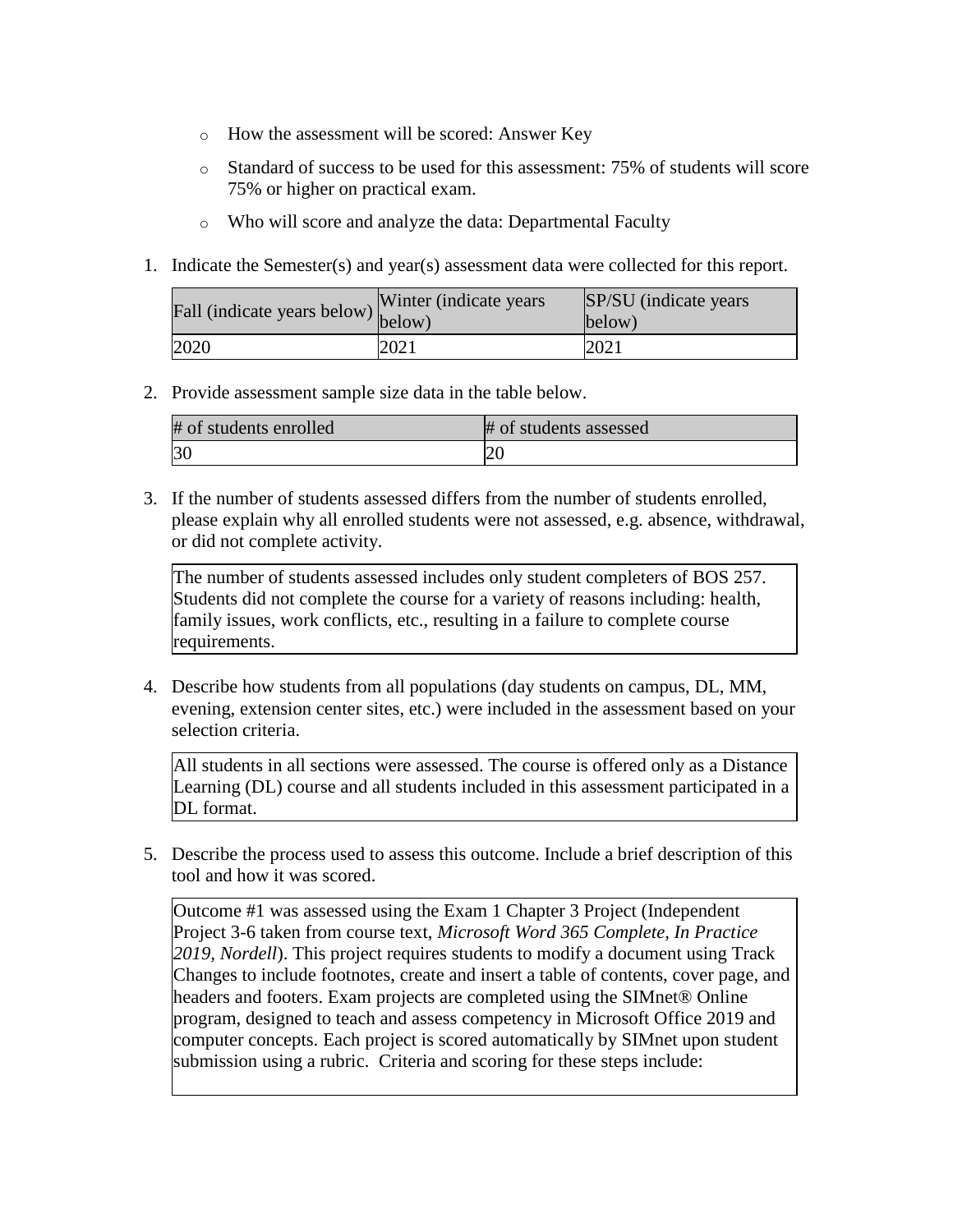6. Briefly describe assessment results based on data collected for this outcome and tool during the course assessment. Discuss the extent to which students achieved this learning outcome and indicate whether the standard of success was met for this outcome and tool.

Met Standard of Success: Yes

All students (100%) met the standard of success for Outcome #1.

- o Students performed extremely well on rubric item 13 where 20 (100%) students scored 100%.
- o Students performed well on rubric items 3, 4, 7, 9, 10, and 13 where 19 of 20 (95%) scored 75% or higher.
- o Students also performed well on rubric item 6 where 18 of 20 (90%) scored 75% or higher.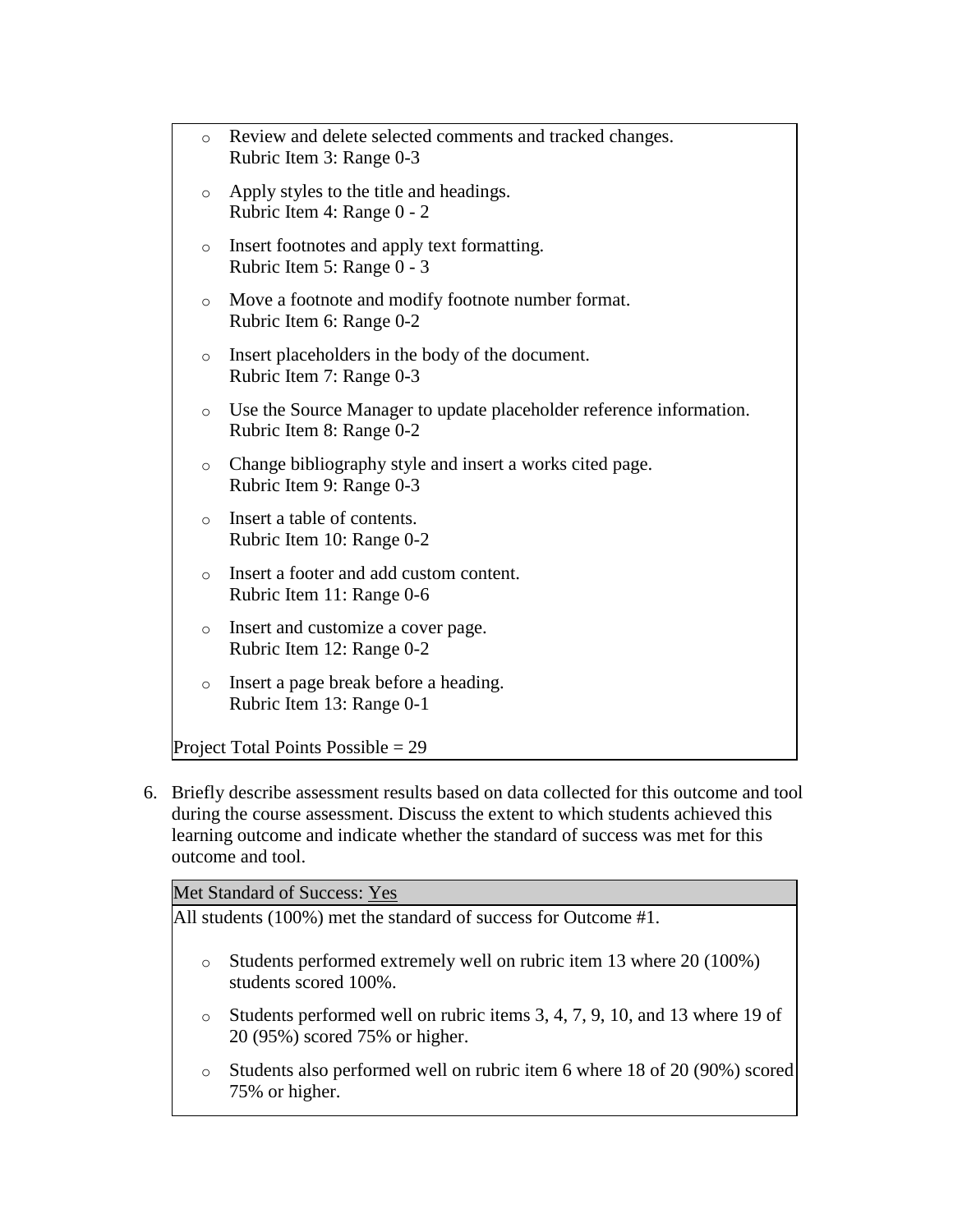- o Students performed fair on rubric item 5 where 16 of 20 (80%) scored 75% or higher.
- o Students performed poorly on rubric item 8 where 10 of 20 (50%) scored 75% or higher.
- 7. Based on your interpretation of the assessment results, describe the areas of strength in student achievement of this learning outcome.

Efficient use of the Word program includes knowledge of industry standard document formatting and Outcome #1 reflects this skill. All students successfully demonstrated understanding and application of business document formatting following standard style guides and rules through the formatting of a business report using APA style guidelines.

8. Based on your analysis of student performance, discuss the areas in which student achievement of this learning outcome could be improved. If student met standard of success, you may wish to identify your plans for continuous improvement.

While 100% of students achieved Outcome #1, one area could be improved:

1. Rubric Item #8: Use the Source Manager to update placeholder reference information.

Outcome 2: Analyze document requirements, and use appropriate features when creating business documents that require the integration of text, charts, and/or graphics for distribution or presentation.

- Assessment Plan
	- o Assessment Tool: Practical Test
	- o Assessment Date: Fall 2012
	- o Course section(s)/other population: All sections
	- o Number students to be assessed: Random sample of 33% of all students with a minimum of 24.
	- o How the assessment will be scored: Answer Key
	- o Standard of success to be used for this assessment: 75% of students will score 75% or higher on practical exam.
	- o Who will score and analyze the data: Departmental Faculty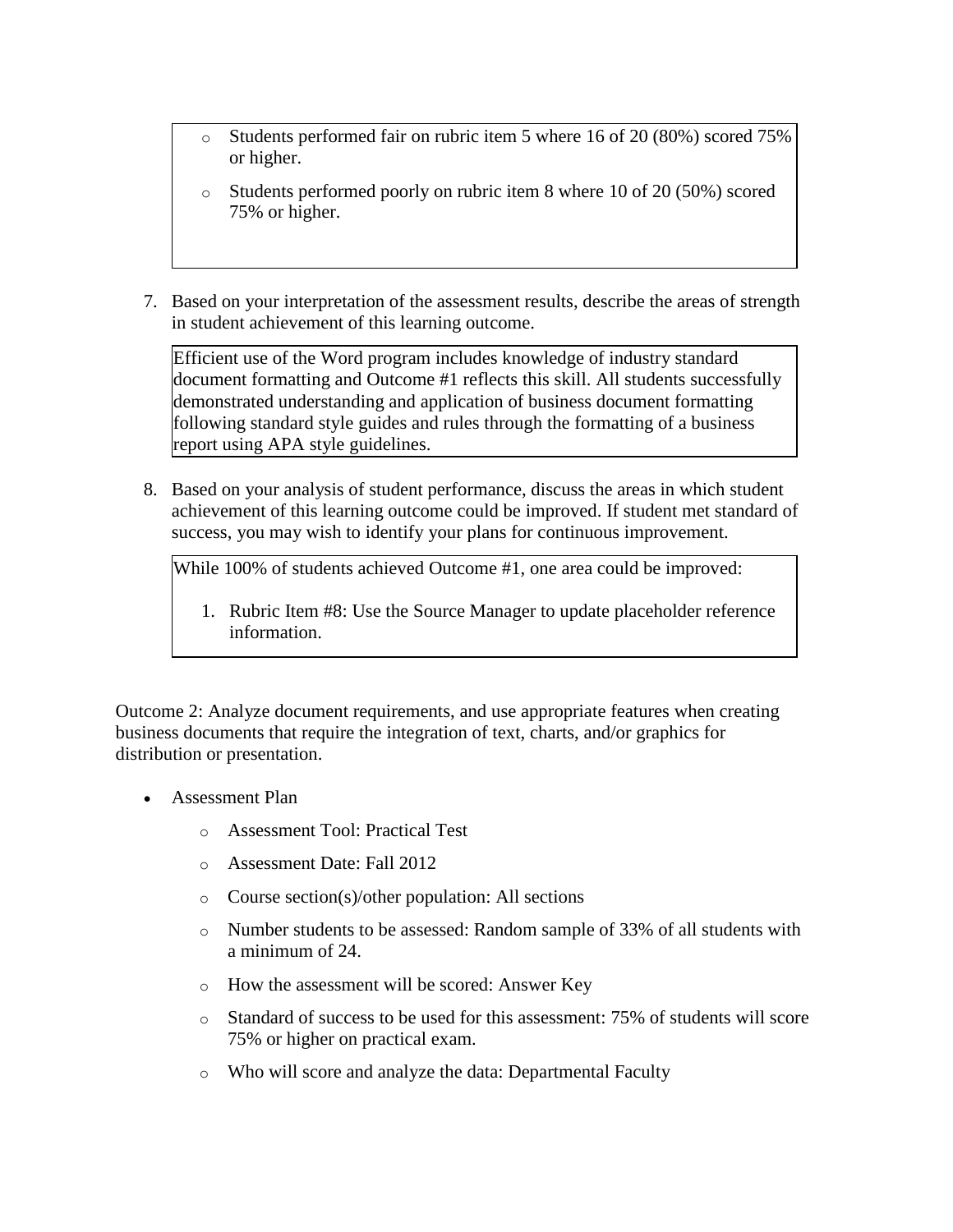1. Indicate the Semester(s) and year(s) assessment data were collected for this report.

| Fall (indicate years below) below) | Winter (indicate years) | SP/SU (indicate years)<br>below) |
|------------------------------------|-------------------------|----------------------------------|
| 2020                               | 2021                    | 2021                             |

2. Provide assessment sample size data in the table below.

| # of students enrolled | # of students assessed |
|------------------------|------------------------|
| 30                     |                        |

3. If the number of students assessed differs from the number of students enrolled, please explain why all enrolled students were not assessed, e.g. absence, withdrawal, or did not complete activity.

The number of students assessed includes only student completers of BOS 257. Students did not complete the course for a variety of reasons including: health, family issues, work conflicts, etc., resulting in a failure to complete course requirements.

4. Describe how students from all populations (day students on campus, DL, MM, evening, extension center sites, etc.) were included in the assessment based on your selection criteria.

All students in all sections were assessed. The course is only offered as a Distance Learning (DL) course and all students included in this assessment participated in a DL format.

5. Describe the process used to assess this outcome. Include a brief description of this tool and how it was scored.

Outcome #2 was assessed using the Exam 2 Chapter 7 Project (Independent Project 7-4 taken from course text, Microsoft Word 365 Complete, In Practice 2019, Nordell). This project requires students to modify a memo detailing weekly expenses by converting text to a table, adding formulas, modifying the table, inserting a picture, crop and modify the picture, and insert and modify a shape. Exam projects are completed using the SIMnet® Online program, designed to teach and assess competency in Microsoft Office 2019 and computer concepts. Each project is scored automatically by SIMnet upon student submission using a rubric. Criteria and scoring for these steps include:

- o Convert text to a table and modify the table Rubric Item 2: Range  $0 - 5$
- o Insert formulas to add and average expenses. Rubric Item 3: Range 0 - 3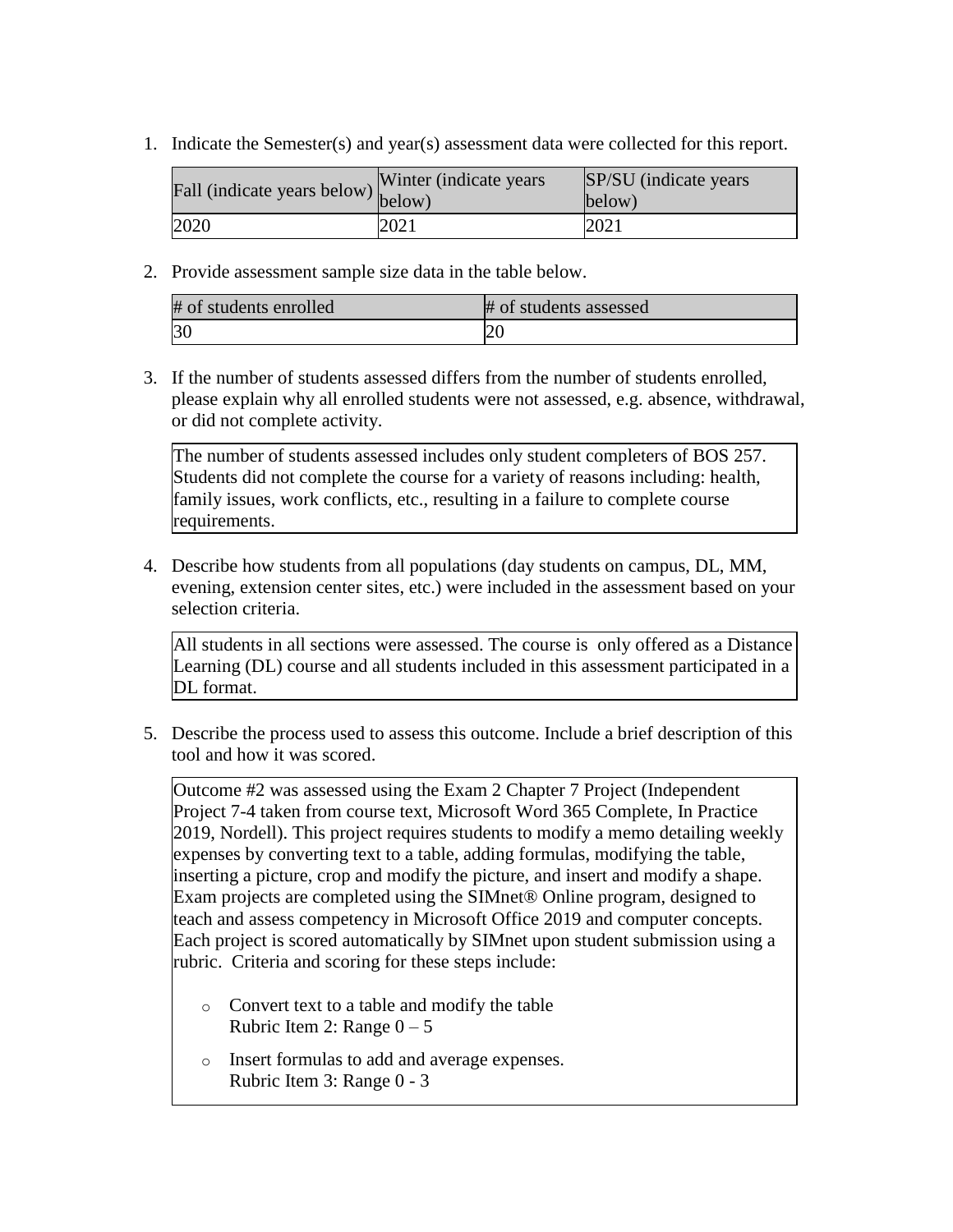- o Create and customize a new table style. Rubric Item 4: Range 0 - 3 Set the table style options, apply a custom table style, and modify the table format. Rubric Item 5: Range 0 - 5 o Insert, crop, and modify a picture. Rubric Item 6: Range 0 - 7 o Draw a shape, modify the shape, and add text to the shape. Rubric Item 7: Range 0 - 5 o Position the shape and add text Rubric Item 8: Range 0 - 3 Project Total Points Possible = 31
- 6. Briefly describe assessment results based on data collected for this outcome and tool during the course assessment. Discuss the extent to which students achieved this learning outcome and indicate whether the standard of success was met for this outcome and tool.

Met Standard of Success: Yes

19/20 students (95%) met the standard of success for Outcome #2.

- o Students performed extremely well on rubric items 2 and 6, where 20 (100%) students scored 100%.
- o Students performed well on rubric items 7 and 8 where 19 of 20 (95%) scored 75% or higher.
- o Students also performed well on rubric item 5 where 18 of 20 (90%) scored 75% or higher.
- o Students performed fair on rubric item 3 where 14 of 20 (70%) scored 75% or higher.
- o Students performed poorly on rubric item 4 where 12 of 20 (60%) scored 75% or higher.
- 7. Based on your interpretation of the assessment results, describe the areas of strength in student achievement of this learning outcome.

Students achieved high success on Outcome #2 with at least 90% of students meeting five out of seven rubric items. Converting text to tables, creating custom styles, inserting mathematical formulas, applying advanced formatting features, and integrating a variety of graphic elements demonstrates a high level of skill using the Word program.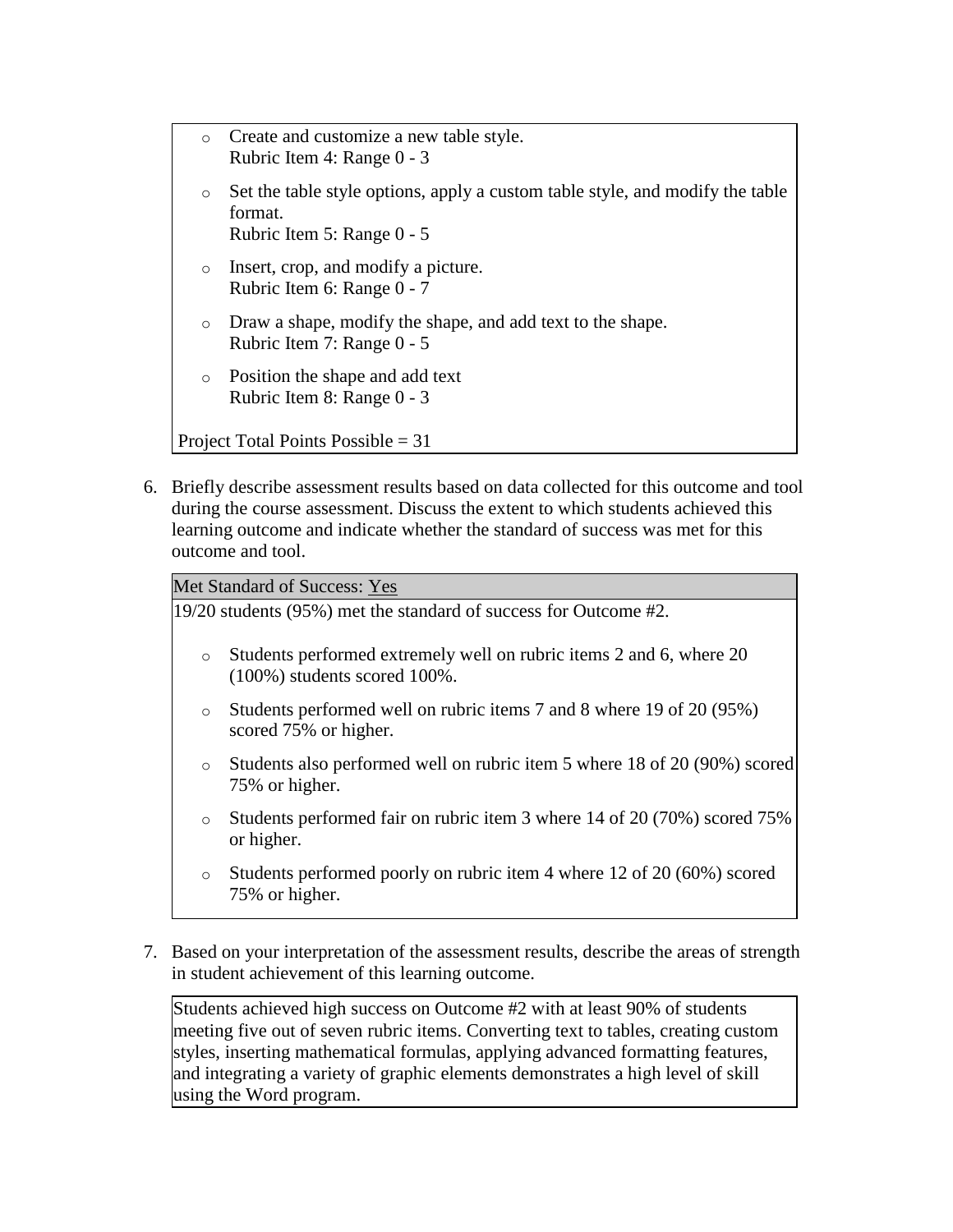8. Based on your analysis of student performance, discuss the areas in which student achievement of this learning outcome could be improved. If student met standard of success, you may wish to identify your plans for continuous improvement.

While 95% of students achieved Outcome #2, two areas could be improved:

- 1. Rubric Item #3: Insert formulas to add and average expenses.
- 2. Rubric Item #4: Create and customize a new table style.

Outcome 3: Format documents using advanced editing and formatting features.

- Assessment Plan
	- o Assessment Tool: Practical Test
	- o Assessment Date: Fall 2012
	- o Course section(s)/other population: All sections
	- o Number students to be assessed: Random sample of 33% of all students with a minimum of 24.
	- o How the assessment will be scored: Answer Key
	- o Standard of success to be used for this assessment: 75% of students will score 75% or higher on practical exam.
	- o Who will score and analyze the data: Departmental Faculty
- 1. Indicate the Semester(s) and year(s) assessment data were collected for this report.

| Fall (indicate years below) below) | Winter (indicate years) | SP/SU (indicate years)<br>below) |
|------------------------------------|-------------------------|----------------------------------|
| 2020                               | 2021                    | 2021                             |

2. Provide assessment sample size data in the table below.

| # of students enrolled | # of students assessed |
|------------------------|------------------------|
| 3 <sup>0</sup>         |                        |

3. If the number of students assessed differs from the number of students enrolled, please explain why all enrolled students were not assessed, e.g. absence, withdrawal, or did not complete activity.

The number of students assessed includes only students who completed the assessment tool and completed the course. Students did not complete the tool or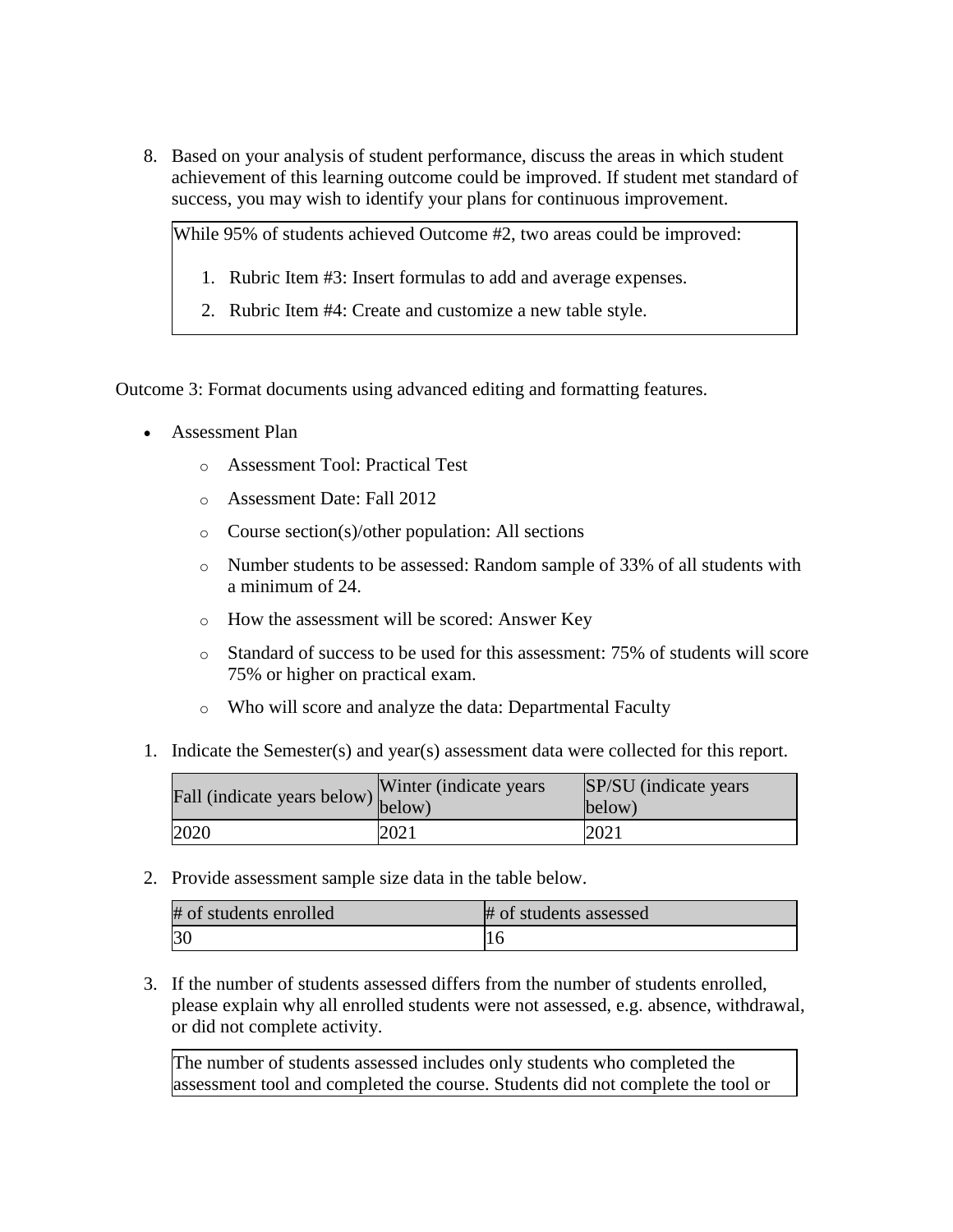the course for a variety of reasons including: health, family issues, work conflicts, etc., resulting in a failure to complete course requirements.

4. Describe how students from all populations (day students on campus, DL, MM, evening, extension center sites, etc.) were included in the assessment based on your selection criteria.

All students in all sections were assessed. The course is only offered as a Distance Learning (DL) course and all students included in this assessment participated in a DL format.

5. Describe the process used to assess this outcome. Include a brief description of this tool and how it was scored.

Outcome #3 was assessed using the Exam 3 Chapter 10 Project (Independent Project 10-4) taken from course text (*Microsoft Word 365 Complete, In Practice 2019, Nordell*). This project requires students to create a receipt template, modify the template format and structure, customize the template content, insert Fill-in fields, record and copy macros, and create a macro-enabled document based on the template. Exam projects are completed using the SIMnet® Online program, designed to teach and assess competency in Microsoft Office 2019 and computer concepts. Each project is scored automatically by SIMnet upon student submission using a rubric. Criteria and scoring for these steps include:

- o Change the picture in the content control field, resize the picture, and remove content control fields. Rubric Item 3: Range 0 - 4
- o Modify table content in the template. Rubric Item 4: Range 0 -3
- o Customize template content controls. Rubric Item 5: Range 0 - 1
- o Insert Fill-in fields in the table. Rubric Item 6: Range 0 - 3
- o Customize the Quick Access toolbar for the Word 10-4 project to add a macro button for the macro. Rubric Item 9: Range  $0 - 1$

Project Total Points Possible = 12

6. Briefly describe assessment results based on data collected for this outcome and tool during the course assessment. Discuss the extent to which students achieved this learning outcome and indicate whether the standard of success was met for this outcome and tool.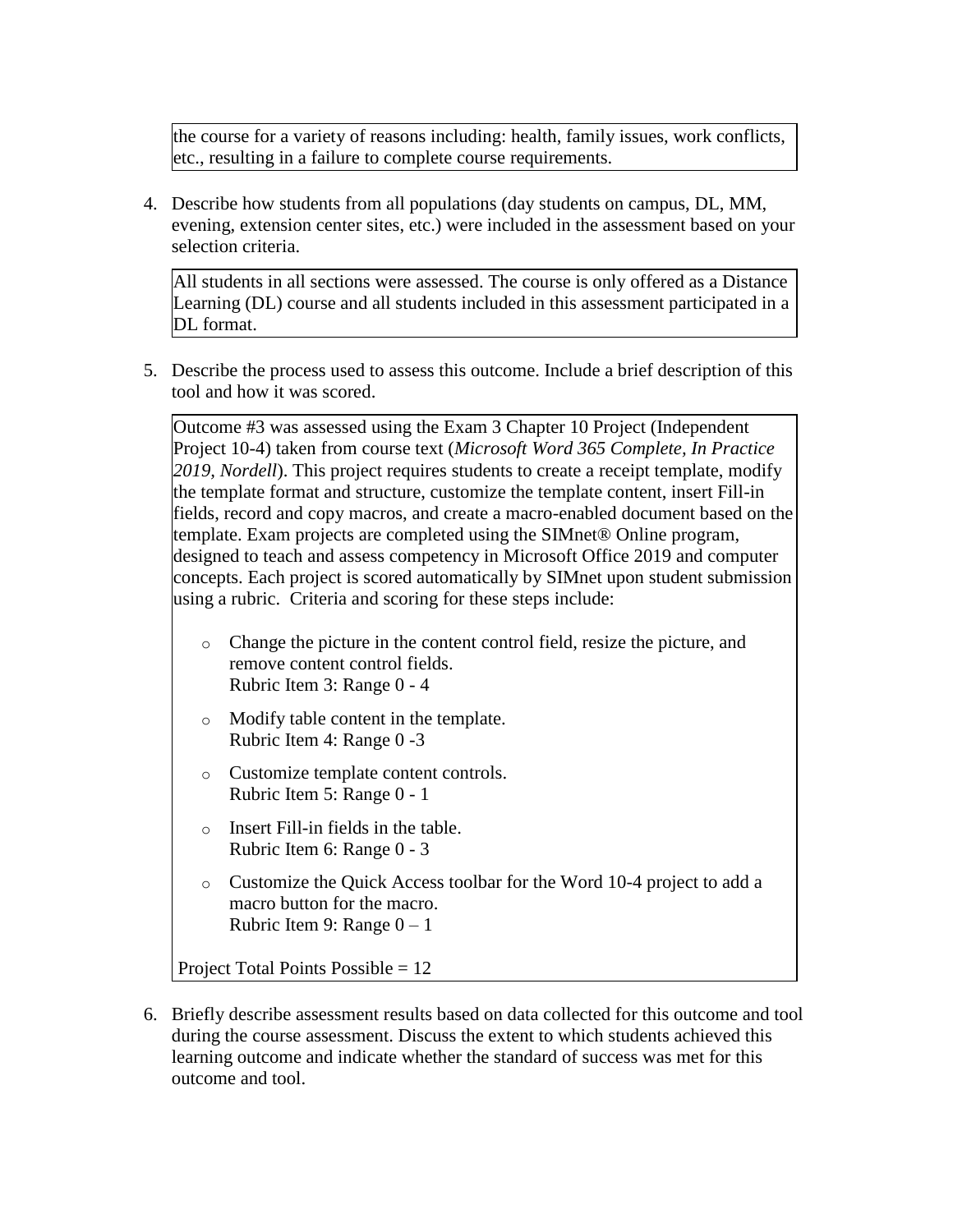Met Standard of Success: Yes

All students (100%) met the standard of success for Outcome #3.

- o Students performed well on rubric items 3 and 5 where 16 of 16 (100%) scored 75% or higher.
- o Students performed fair on rubric item 4 and 6 where 15 of 16 (94%) scored 75% or higher.
- o Students performed fair on rubric item 9 where 14 of 16 (88%) scored 75% or higher.
- 7. Based on your interpretation of the assessment results, describe the areas of strength in student achievement of this learning outcome.

Students demonstrated a high degree of proficiency on Outcome 3. Modifying a template, adding fill-in fields, and recording, copying, and modifying macros are highly technical requirements. Outcome 3 is representative of the user's advanced level of skill using the Word program.

8. Based on your analysis of student performance, discuss the areas in which student achievement of this learning outcome could be improved. If student met standard of success, you may wish to identify your plans for continuous improvement.

While the achievement goal of Outcome #3 was met, one area could be improved:

1. Rubric Item #9: Customize Quick Access toolbar to add a macro button

Outcome 4: Convert text, table, and chart data between applications.

- Assessment Plan
	- o Assessment Tool: Practical Test
	- o Assessment Date: Fall 2012
	- o Course section(s)/other population: All sections
	- o Number students to be assessed: Random sample of 33% of all students with a minimum of 24.
	- o How the assessment will be scored: Answer Key
	- o Standard of success to be used for this assessment: 75% of students will score 75% or higher on practical exam.
	- o Who will score and analyze the data: Departmental Faculty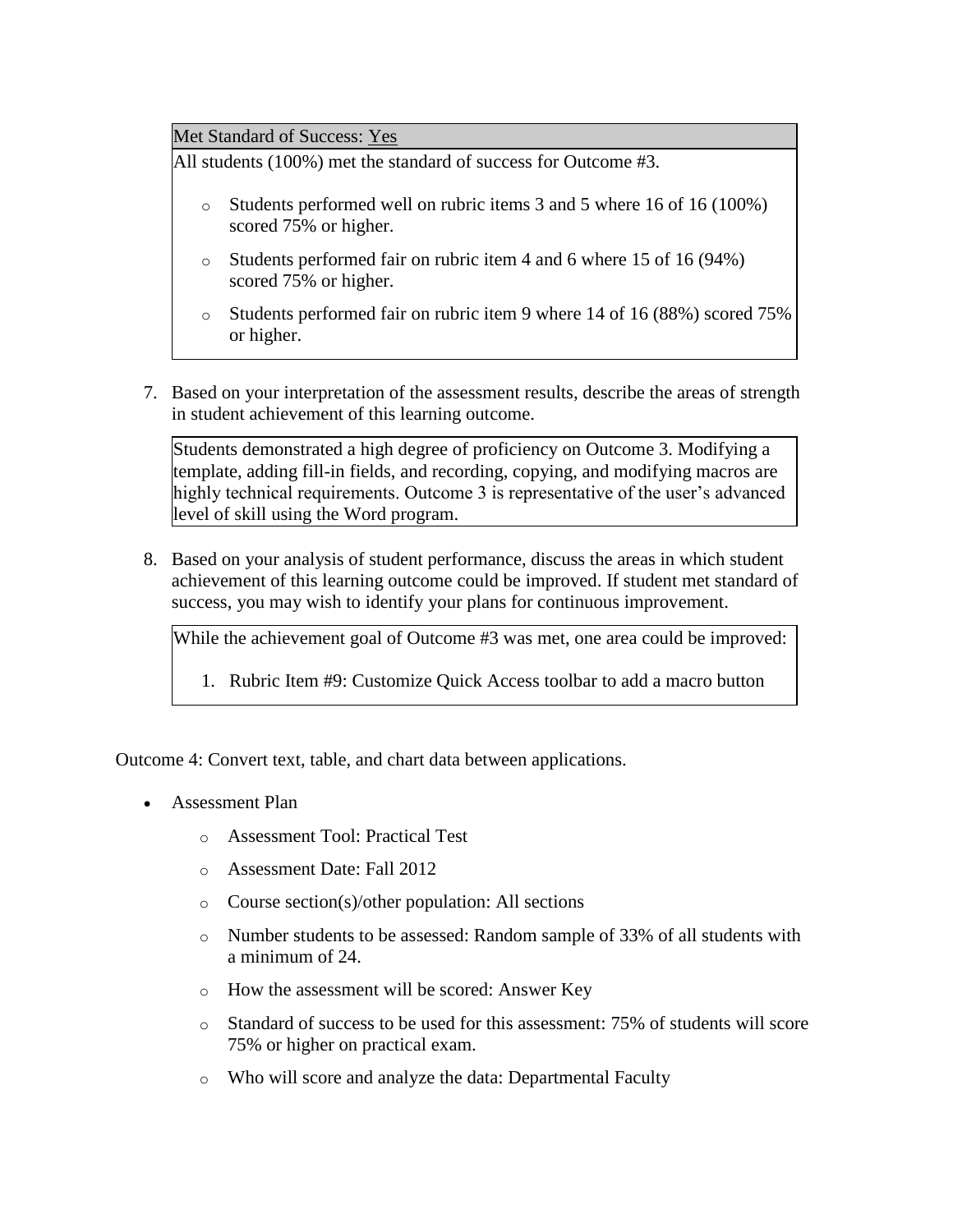1. Indicate the Semester(s) and year(s) assessment data were collected for this report.

| Fall (indicate years below) below) | Winter (indicate years) | SP/SU (indicate years)<br>below) |
|------------------------------------|-------------------------|----------------------------------|
| 2020                               | 2021                    | 2021                             |

2. Provide assessment sample size data in the table below.

| # of students enrolled | # of students assessed |
|------------------------|------------------------|
| 30                     |                        |

3. If the number of students assessed differs from the number of students enrolled, please explain why all enrolled students were not assessed, e.g. absence, withdrawal, or did not complete activity.

The number of students assessed includes only students who completed the assessment tool and completed the course. Students did not complete the assessment tool or the course for a variety of reasons including: health, family issues, work conflicts, etc., resulting in a failure to complete course requirements.

4. Describe how students from all populations (day students on campus, DL, MM, evening, extension center sites, etc.) were included in the assessment based on your selection criteria.

All students in all sections were assessed. The course is only offered as a Distance Learning (DL) course and all students included in this assessment participated in a DL format

5. Describe the process used to assess this outcome. Include a brief description of this tool and how it was scored.

Outcome #4 was assessed using the Exam 3 Chapter 9 Project (Independent Project 9-4) taken from course text (Microsoft Word 365 Complete, In Practice 2019, Nordell). This project requires students to edit a letter by tracking changes and inserting comments, linking from a source file, inserting a bookmark, creating a hyperlink to a bookmark, merging the document with a data source, applying merge rules, and encrypting the document. Exam projects are completed using the SIMnet® Online program, designed to teach and assess competency in Microsoft Office 2019 and computer concepts. Each project is scored automatically by SIMnet upon student submission using a rubric. Criteria and scoring for these steps include:

o Change how markup displays and review and delete comments. Rubric Item 3: Range 0 - 1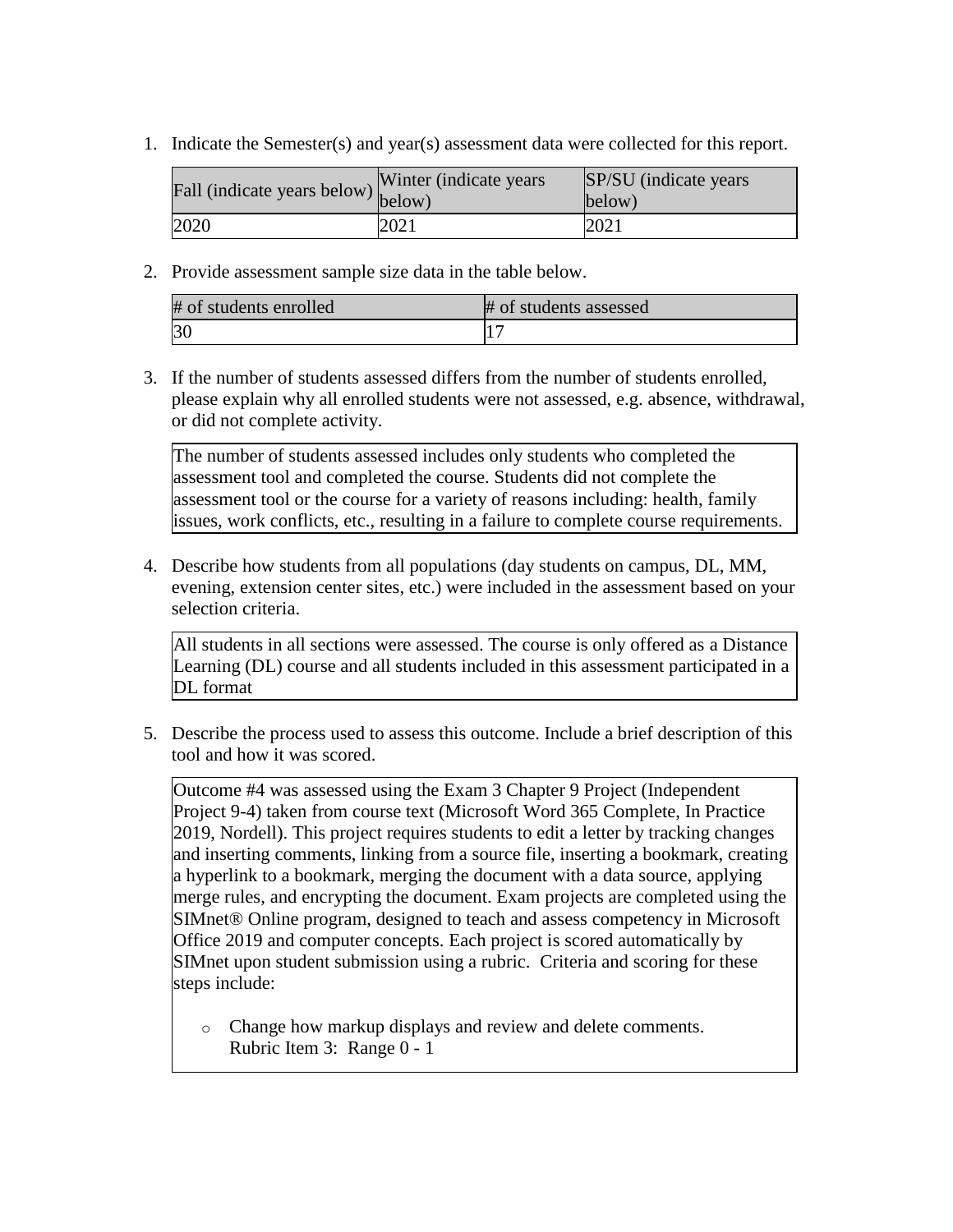| $\circ$ | Review and accept changes in the document.<br>Rubric Item 4: Range 0 - 1                                                                                                                                    |
|---------|-------------------------------------------------------------------------------------------------------------------------------------------------------------------------------------------------------------|
| $\circ$ | Select and delete the "[Current Date]" placeholder text, insert the current<br>date in proper business letter format (January 1, 2020), and set it to update<br>automatically.<br>Rubric Item 5: Range 0 -1 |
| $\circ$ | Add a bookmark and create a hyperlink to a bookmark.<br>Rubric Item 8: Range 0 - 2                                                                                                                          |
| $\circ$ | Insert merge field codes.<br>Rubric Item 10: Range 0 - 3                                                                                                                                                    |
| $\circ$ | Insert rules to customize the merge.<br>Rubric Item 11: Range 0 - 4                                                                                                                                         |
|         | Project Total Points Possible $= 12$                                                                                                                                                                        |
|         |                                                                                                                                                                                                             |

6. Briefly describe assessment results based on data collected for this outcome and tool during the course assessment. Discuss the extent to which students achieved this learning outcome and indicate whether the standard of success was met for this outcome and tool.

#### Met Standard of Success: Yes

15/17 students (88%) met the standard of success for Outcome #4.

- o Students performed well on rubric items 3, 4, 5, and 8 where 16 of 17 (94%) scored 75% or higher.
- o Students performed fair on rubric item 10 where 15 of 17 (88%) scored 75% or higher.
- o Students performed poorly on rubric item 11 where 14 of 17 (82%) scored 75% or higher.
- 7. Based on your interpretation of the assessment results, describe the areas of strength in student achievement of this learning outcome.

Students demonstrated a high degree of proficiency on Outcome #4. Through the application of document markup, use of the comment feature, use of placeholder text, insertion of Excel charts, and inserting bookmarks and hyperlinks, student projects reflected a high degree of competency using the Word program.

8. Based on your analysis of student performance, discuss the areas in which student achievement of this learning outcome could be improved. If student met standard of success, you may wish to identify your plans for continuous improvement.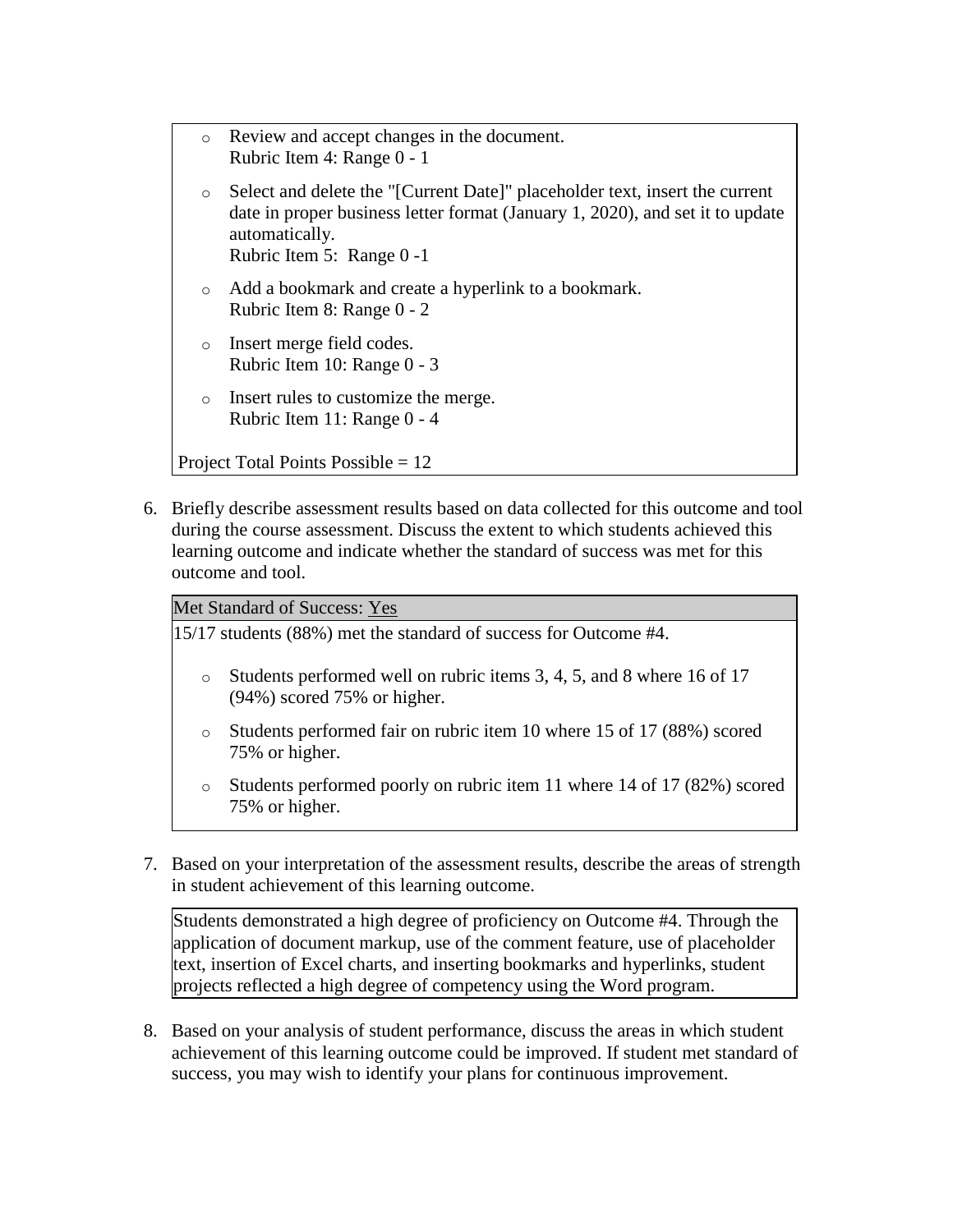While the achievement goal of Outcome #4 was met, one area could be improved:

1. Rubric Item #11: Insert rules to customize the merge

## **III. Course Summary and Intended Changes Based on Assessment Results**

1. Based on the previous report's Intended Change(s) identified in Section I above, please discuss how effective the changes were in improving student learning.

This course has never been assessed.

2. Describe your overall impression of how this course is meeting the needs of students. Did the assessment process bring to light anything about student achievement of learning outcomes that surprised you?

Based upon all supporting data, BOS 257 is effectively supporting student learning, demonstrated through the successful design and development of a variety of busuiness documents using advanced tools and features using Microsoft Word.

I believe BOS 257 is meeting the needs of students. This is the second (and final) WCC course in the use of Microsoft Word, so students are experienced with both content and course expectations. As a result, interest and motivation are high, resulting in superior quality work on all projects and exams. As reflected in the data collected, all course outcomes were met and performance on most individual rubric items was high.

3. Describe when and how this information, including the action plan, was or will be shared with Departmental Faculty.

Once approved, the assessment results will be shared with BOS instructors for additional discussion and comments.

4.

Intended Change(s)

| Intended<br>Change                                                 | Description of the change                                                                                                                                                                                                                                                                           | Rationale                                                                                               | Implementation<br>Date |
|--------------------------------------------------------------------|-----------------------------------------------------------------------------------------------------------------------------------------------------------------------------------------------------------------------------------------------------------------------------------------------------|---------------------------------------------------------------------------------------------------------|------------------------|
| Course<br>Materials<br>(e.g.<br>textbooks,<br>handouts,<br>on-line | Outcome #1: Rubric Item 8:<br>The addition of content<br>specific videos, instructions, sources is a new concept<br>or practice assignments that for many students.<br>reinforce the purpose and<br>use of the Source Manager<br>ancillaries) could improve the learning<br>transfer of this skill. | Creating research/reference<br>Additional<br>resources/examples/practice<br>would likely prove helpful. | 2022                   |